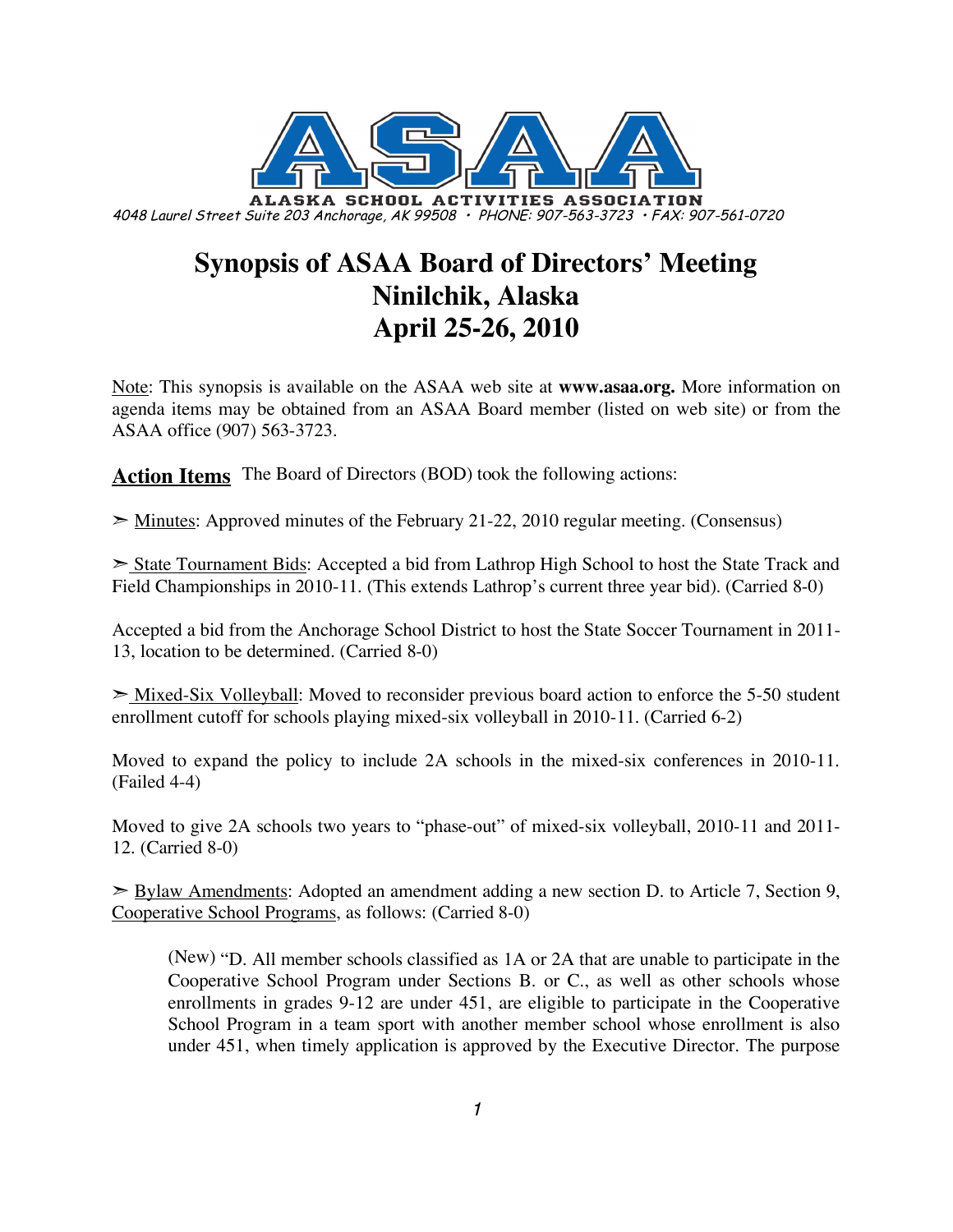of this rule is to provide adequate numbers of participants to make a team for competition in the smaller high schools in Alaska, not to enable the formation of "All Star" teams.

Applications will be considered under the following provisions:

1. Schools may form cooperative teams only in the sports of football, tennis, volleyball, hockey, basketball, softball, baseball and soccer. Schools may not cooperate for the individual sports of cross-country running, swimming and diving, wrestling, Nordic skiing, and track & field.

2. All but one of the schools requesting to coop do not have sufficient numbers of players interested in forming a team.

3. All schools involved in a cooperative school agreement must be members of the same school district. Administrators of involved schools and the superintendent must approve this agreement.

4. When the combined enrollments of all schools involved exceeds their classification cutoff levels, the cooperative team shall compete in the next higher classification for state tournament qualifying purposes.

5. No students may be cut or displaced by the additional students from the cooperative school(s).

6. Cooperative agreements must be in effect for a minimum of an entire season and may be renewed on an annual basis.

7. Deadlines for applications: Fall Sports, Winter Sports, Spring Sports – first official day of practice in that specific sport season according to the ASAA calendar. Football - the December board of directors meeting preceding the start of the football cooperative.

8. The Executive Director may approve this application if the above conditions are met."

This amendment goes into effect 30 days after adoption.

Adopted an amendment to Article 2, Section 2, 3, D. 3,  $8<sup>th</sup>$  Grade Student Participation Authority, as follows: (Carried 8-0)

"Notwithstanding any provisions or restrictions of the Association's bylaws, policies or past practices, the Board of Directors has determined that under certain conditions, students enrolled in the  $8<sup>th</sup>$  grade in a member school district, may be granted eligibility to participate as members of a high school basketball, volleyball or mixed-six volleyball team when an annual request is submitted in writing to ASAA by the district superintendent. This request must verify that the high school described above is a member school and that there were twenty (20) or fewer students enrolled in grades 9-12 during the previous school year's October student count as reported to the Department of Education and Early Development. **(add) If the current school year's October count is lower than the**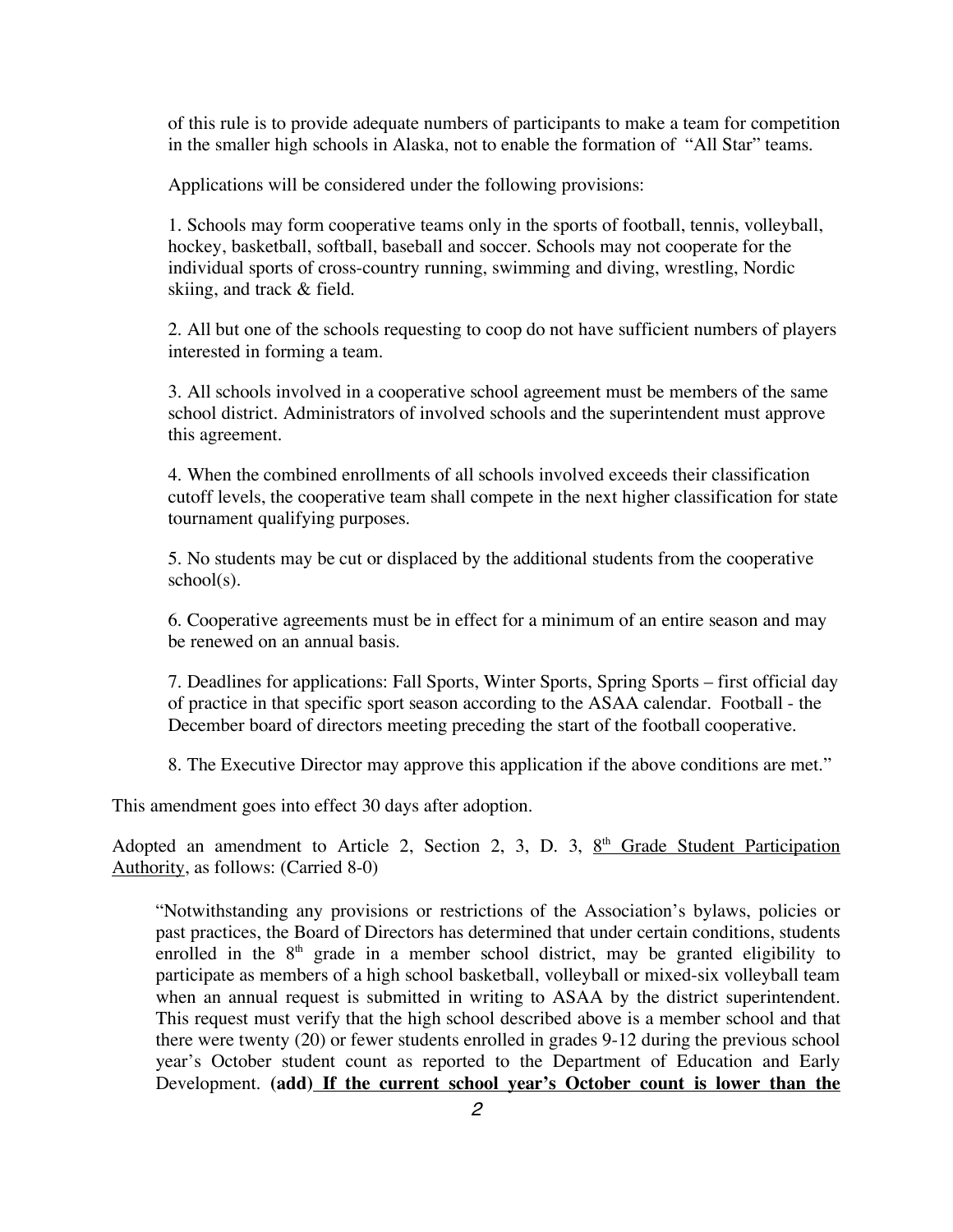#### **previous year's, it may substitute as the official count for purposes of this section."**

This amendment goes into effect 30 days after adoption.

➣Football – Region 5 Request: Approved a request from Region 5 to award a playoff berth to the Southeast Small School Football Conference beginning in 2010-11. (Carried 7-1)

Created the additional berth by comparing the season records of the  $4<sup>th</sup>$  place teams from the Northern Lights and Greatland Conferences. Selection criteria is based on: (Unanimous Consent)

- 1. Head to head competition during the season
- 2. Common opponents during the season
- 3. Coin toss conducted by ASAA office

Football Jamboree Policy: Adopted an amendment to clarify the policy, as follows: (Unanimous Consent)

"6. 8  $\&$  11 Man Football – All players must have five (5) days of practice prior to the day of the jamboree; **(add) up to 20** plays may be played against each team in the jamboree **(add) with a maximum of 100 plays per day**; each team may play in no more than one jamboree each season which does not count as a game against its 8 game limit."

➣ School Classification/Enrollment Status: Approved the following action on school classification based on changing enrollments during the 2009-10 school year: (Carried 8-0)

Step One – Took the following action after notice was sent to the following schools:

- 1A Chief Ivan Blunka (New Stuyahok) (53 students) placed on Step One due to *increasing* enrollment – no forgiveness requested
- 2A St. Mary's (48 students) placed on Step One due to *decreasing* enrollment

Chief Paul Memorial (Kipnuk) (45 students) - placed on Step One due to *decreasing* enrollment

3A – Glennallen (94 students) - placed on Step One due to *decreasing* enrollment

Hooper Bay (98 students) - placed on Step One due to *decreasing* enrollment

Step Two – Moved the following schools to a new classification in 2010-11:

1A – Gambell (56 students) 2008 and (52 students) 2009 – After further research, it was determined that the school was granted forgiveness in 2009. It was removed from the steps and will remain 1A in 2010-11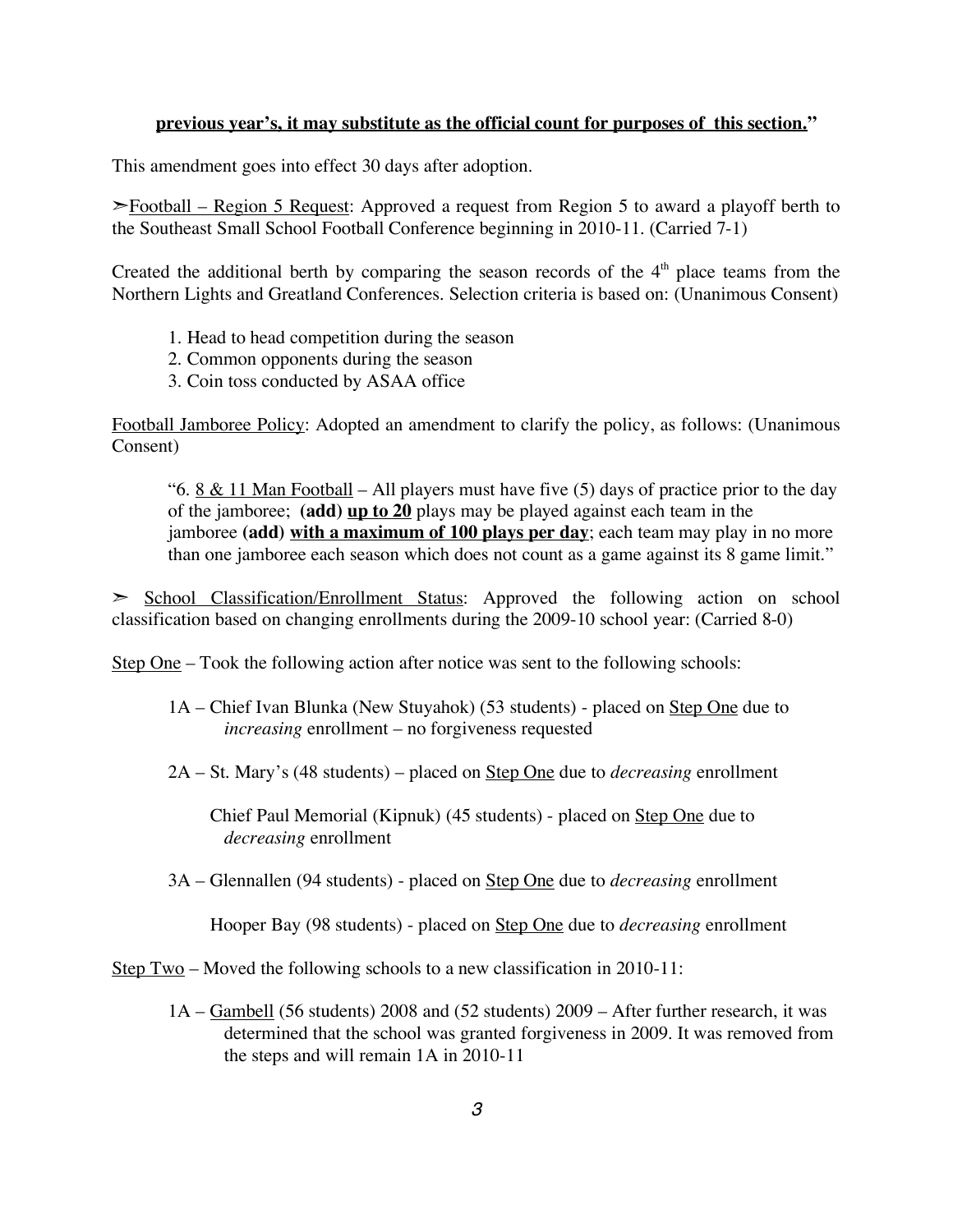Nelson Island (Tooksok Bay) - (57 students) 2008 and (54 students) 2009 forgiveness granted for 5 ineligible  $5<sup>th</sup>$  year seniors - will remain at the 1A level in 2010-11

- $2A \frac{\text{Shishmaref}}{46 \text{ students}}$  2008 and (41 students) 2009 placed on Step Two will move to 1A in 2010-11 due to *decreasing enrollment*
- 3A Heritage Christian (55 students) 2008 and (50 students) 2009 –School has closed. Would have been reclassified to 2A in 2010-11 if school had not closed)

➣Selection of Gold Lifetime Pass Recipients: Approved nominations of the following from the regions – (Unanimous Consent)

Region 1 – Jim Hickerson (Unalakleet) Region 2 – Dan Lehman (Ninilchik) Region 3 – Craig Jung (Kenai) Region  $4 - in$  process Region 5 – John Wray (Juneau) Region 6 – Vern Dulany (Eielson AFB)

➣ "Play for Keeps – Third Offense Educational Component: Approved a conceptualization of the components of the educational program that must be completed by third time offenders, including the following points: (Carried 8-0)

- suspension from activities for one calendar year
- seek assessment and counseling/treatment from a local health care professional
- successfully complete the recommendations of the care provider and submit a letter from the agency
- demonstrate a commitment to remain substance free
- make a presentation to District School Board
- request reinstatement from the District school board
- notify ASAA through school adminstrator that all conditions have been successfully completed
- request reinstatement of eligibility by ASAA
- $\geq$  2010-11 Board Goals: Adopted the following goals for 2010-11: (Carried)
	- 1. To continue full statewide implementation of the "Play for Keeps" tobacco, alcohol and controlled substances policy and program.
	- 2. To promote expansion of the Association's citizenship/sportsmanship efforts with parents, students, officials and other groups.
	- 3. To continue to seek opportunities to showcase the cultural diversity of Alaska.
	- 4. To continue to monitor the Association's marketing plan.
	- 5. To finalize the school classification system for 2011-12.
	- 6. To finalize the Association's season calendar for 2011-12.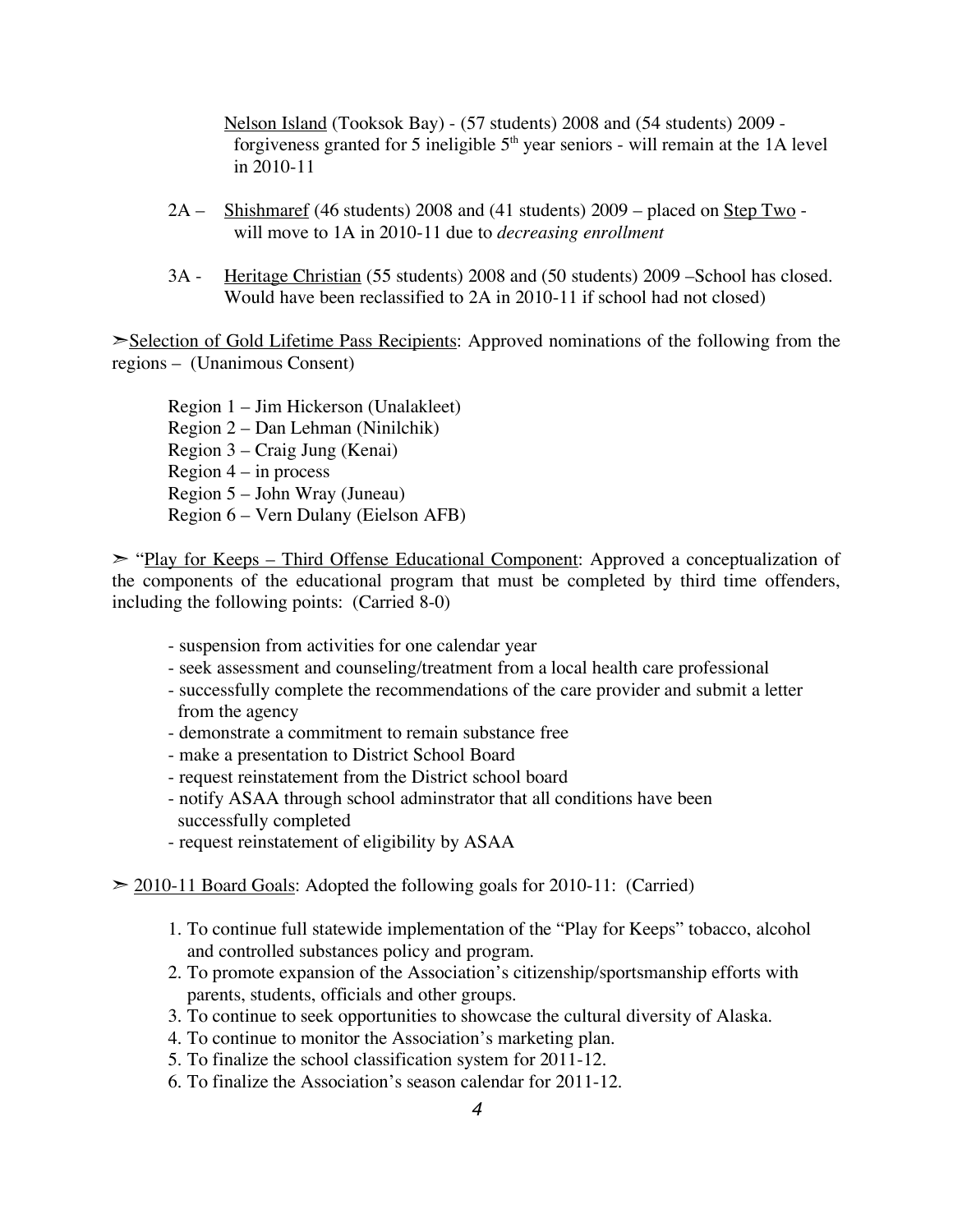7. To maintain Association financial stability.

 $\geq$  Out-of-Season Contact: After much discussion, asked that the proposal to revise policy definitions be discussed during the October meeting. (Carried)

 $\geq$  Hockey Officiating Experiment: Agreed to seek permission from the NFHS to extend the current experiment through 2010-11. This permits schools to use a system of 4 four officials  $-2$ referees and 2 linesmen. (Unanimous Consent)

 $\geq$  4A Girls Hockey Cooperative Waiver: Extended the waiver which permits larger schools to form cooperative teams in girls hockey in the Anchorage, Mat-Su and Fairbanks school districts, through 2013-14. (Carried)

 $\geq$  Boarding School Transfer Rule, Article 12, Section 9, 16: Directed that the following editorial amendment be made: (Carried)

"Boarding School Transfer Rule: Students who transfer to a boarding school at the beginning of a school year, or from a boarding school at the end of a school year, will be eligible for interscholastic **(delete) competition (add) participation** at the new school as soon as properly certified…"

 $\geq$  Softball Game Ending Rules: Adopted the following amendment to the policy: (Carried)

"By state association adoption, the game shall end when either team is 15 runs behind after three (3) innings**, (add) 12 runs behind after four (4) innings,** or **10 8** runs behind after five (5) innings."

➣ Sports Medicine Advisory Committee (SMAC): Approved the policy, membership and budgetary commitment needed to put the SMAC in place. The first meeting will be held in August 2010. (Carried)

 $\geq$  2010-11 Board Meeting Dates and Locations: Adopted the following for 2010-11:

Fall Meeting – Anchorage – October 3-4, 2010 Early Winter – Anchorage – December 13-14, 2010 Later Winter – Anchorage – February 21-22, 2011 Spring – TBD – April 18-19, 2011

**Reports** The BOD heard the following reports:

- Board Members
- State Tournaments
- Finance Committee
- Student Government
- Officials/Coaches/WPI/NFHS Leadership Conference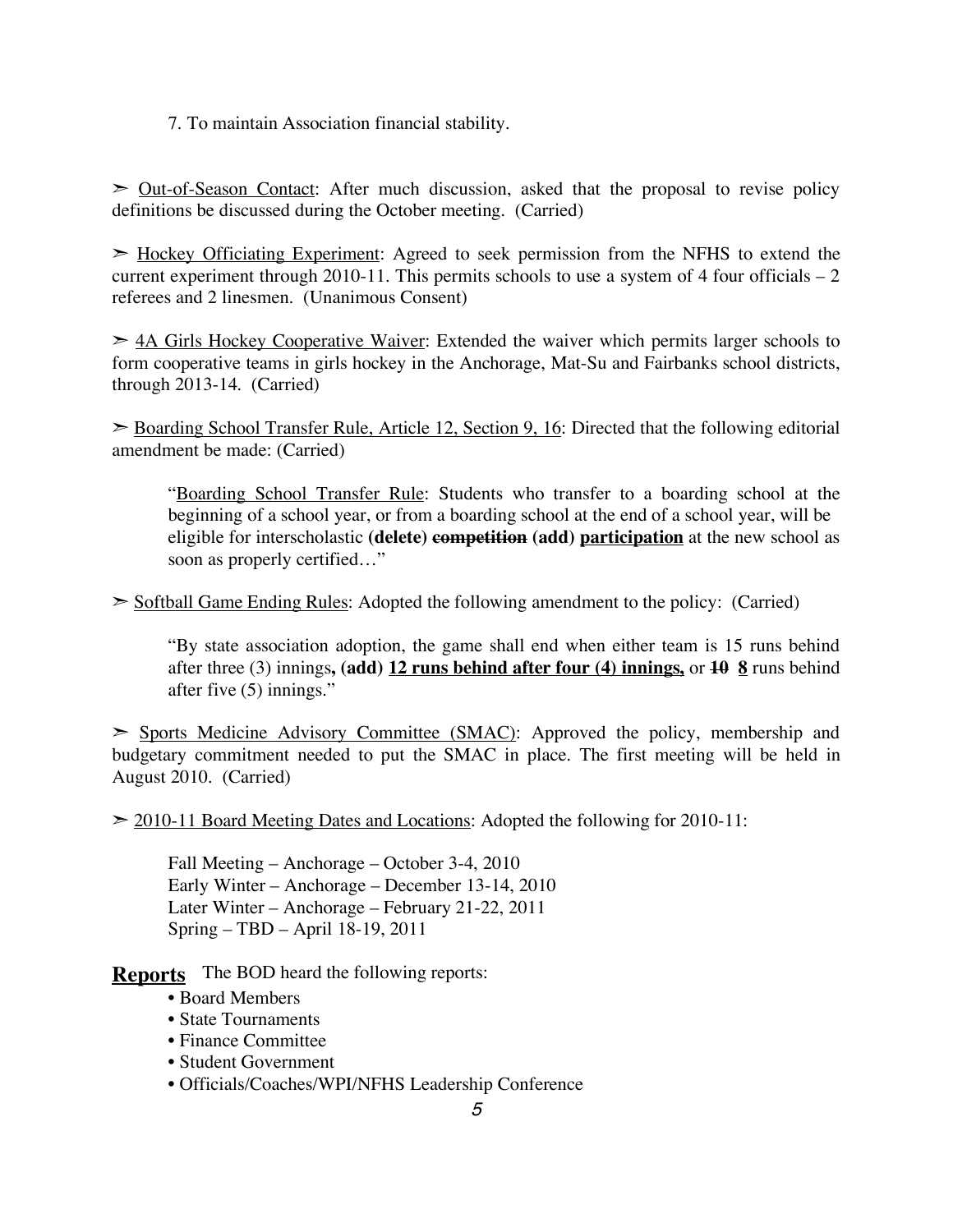- Marketing
- Executive Director

**Public Comments** Comments were made on the proposed amendment to the Cooperative School Rule.

**Workshop Items** The BOD discussed the following items in workshop:

1. "At-Large Berths: Reviewed the history of state tournament berth allocations in 4A basketball and past discussions/proposals to establish "at-large" berths. The board agreed to discuss this information during upcoming regional meetings and to bring this back as a discussion item during the October meeting. Regions were asked to consider an allocation of Region 3 - 2 berths, Region 4 – 2 berths, Region 5 -1 berth, and Region 6 -1 berth, with the other two berths to be determined through the WPI.

2. Out-of-Season Contact: For the past few meetings, the board has been considering a Region 6 proposal to adopt a more definitive policy that would place additional restrictions on contact between high school coaches and school team members outside of a high school season. The board reviewed preliminary feedback from a survey of schools, coaches and other interested individuals meant to gather input on the extent to which they see the current regulations are too permissive, and to seek suggestions for future consideration. After reviewing compiled survey results and discussions at regional meetings, the board asked that the existing policy be amended to include expanded definitions to be considered during the October meeting.

**Tabled Items**: There were no tabled items from the previous meeting.

**Discussion Items** The BOD discussed the following items:

 $\geq$  Bylaws: Discussed the two types of Association membership, full member and Emerging Small Secondary Schools (ESSS), and how they might apply to the student government program. Decided that small schools should either be full members or ESSS members to participate in the state student government confereces.

Discussed the Practice Rule and the provision for overlapping sports. Referred this to the Sports Medicine Advisory Committee.

Discussed the Transfer Rule and how it applies to students in various correspondence programs.

➣ Soccer Classification: Discussed a Region 5 proposal to create a small school classification in soccer. When it was determined that there was insufficient support, the board dropped the issue.

➣ Western Interior Nordic Skiing: Discussed school particiption in the WISA which is held outside of the approved Nordic skiing season. Region 1 will bring forth a proposal for the October meeting.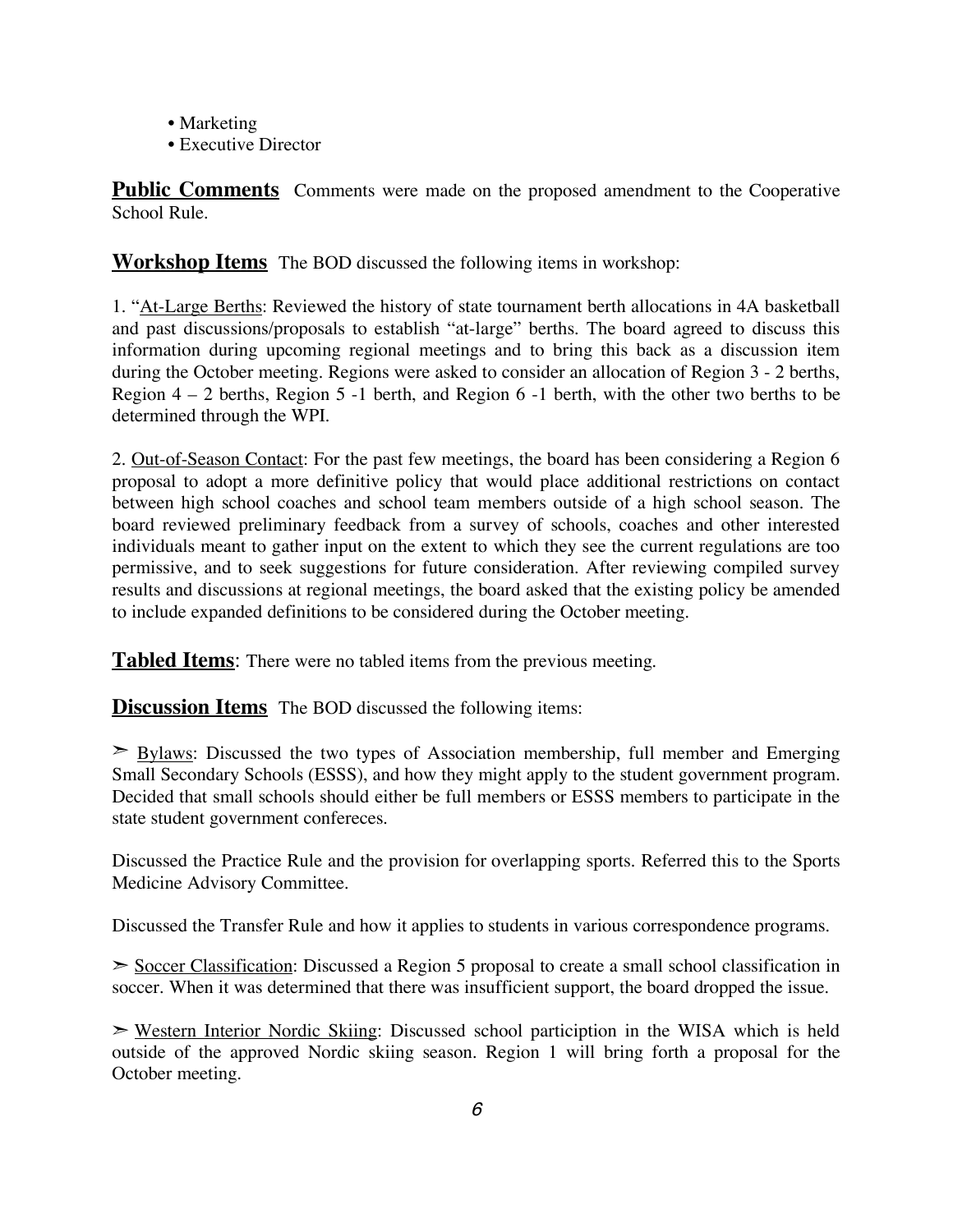➣ Drama, Debate Forensics (DDF) State Tournament: Discussed the problem created when the state tournament conflicts with regional/conference basketball tournaments. Staff is working with potential organizers and sites to find a more suitable date for the state tournament in 2011.

 $\geq$  World Language Declamation: Reviewed a proposal to revise the qualification process and some of the competitive events for the state tournament. This will be reviewed at the regional level and discussed at the October meeting.

 $\geq$  State Tournament Particiption Fees: Region 3 asked to revisit the \$10 fee charged for each state tournament participant. The board did not wish to discuss the item.

➣ Ad Hoc Season Calendar Committee: Reviewed and discussed the second draft of the 2011- 12 calendar. After input from the regions, schools, citizens, legislators and others, the board made some revisions which will be sent out as Draft #3. This will be a discussion/possible action item during the October meeting. Committee members are:

Region 1 – Patrick Callahan – Nome High School Region 2 – Isaiah Vreeman – Heritage Christian School Region 3 – Norm Bouchard – Houston High School Region 4 – Rick Volk – Chugiak High School Region 5 – Andrew Friske – Thunder Mountain High School Region 6 – Walt Armstrong – North Pole High School Board Member – Conrad Gonzalez – Fairbanks North Star Borough School District Chair – Sandi Wagner – Juneau-Douglas High School Staff Liaison – Rus Schreckenghost

 $\geq$  Ad Hoc Classification Committee: Discussed the various proposals that have been under review by the regions, schools and individuals. The board wants to see these fleshed out to include proposed conferences and state tournament berths for discussion at the October meeting. Committee members are:

Region 1 – Jeff Erickson - Unalakleet High School Region 2 – Dean Overbey – Nenana High School Region 3 – Dan Carstens – Nikiski High School Region 4 – Craig Walker – West Anchorage High School Region 5 – Monty Buness - Wrangell High School Region 6 – Kelly Growden – Eielson High School Board Member/Chair – Billy Strickland – Bethel High School Staff Liaison – John Andrews

➣ Sport Officials Legislation: Heard a report on HB377, "An act exempting certain volunteer work by amateur sports officials from certain requirements of the Alaska's Employment Security Act." This has passed through both the House and Senate and is awaiting the Governor's signature.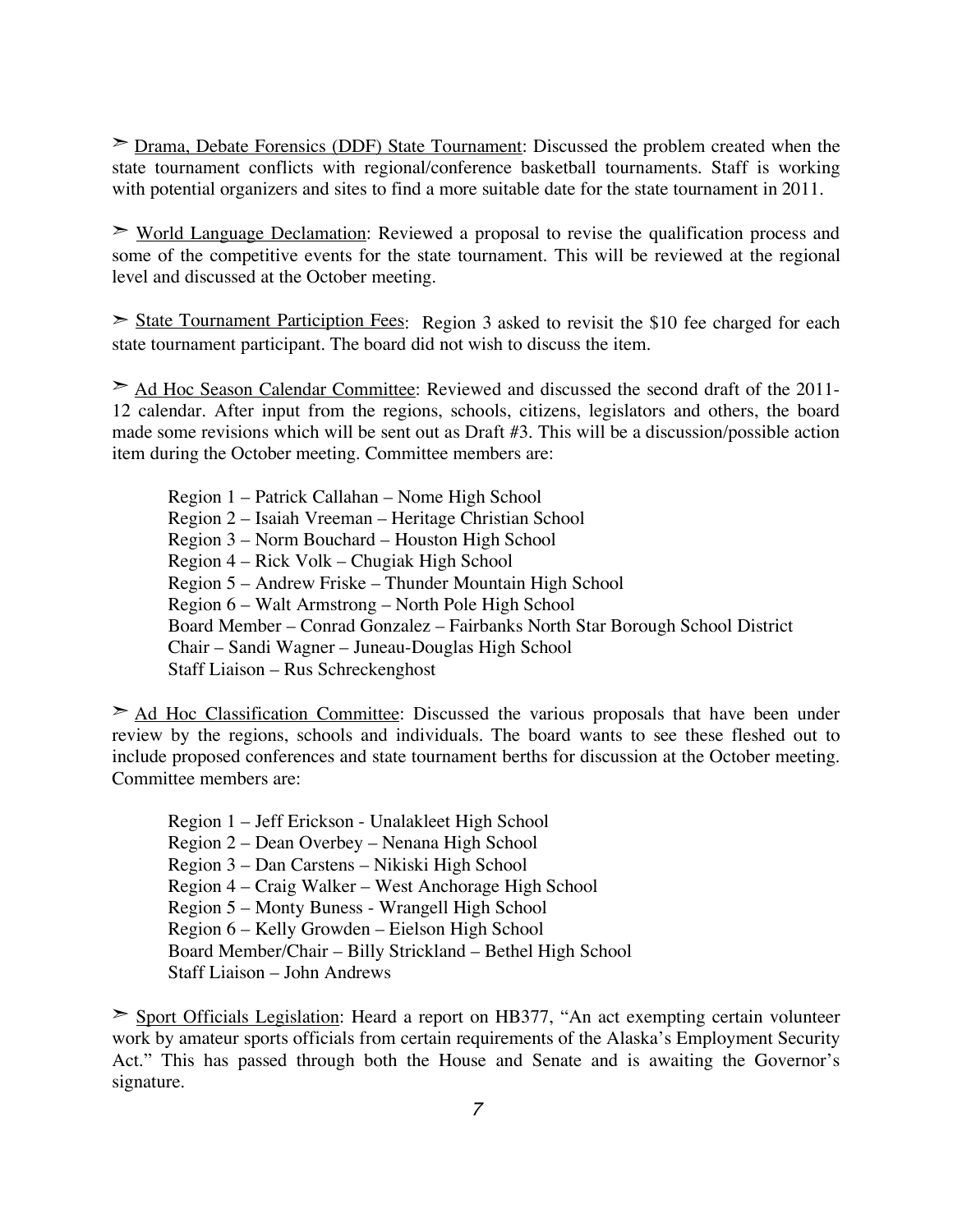➣ "Play for Keeps" Program Update: Heard an update on implementation of the "Play for Keeps" tobacco, alcohol and drug program from Teresa Johnson, project director. This included an update on violations, review of the updated Orientation Video, review of second offense coursework development and 3rd offense concept description, review of Electonic Eligiblity Reporting System and progress on development of documentation/training modules, timelines for completion of program development, progress on grant activities – present and future, and development of the Coaches Education Module.

During the 2009-10 school year to date, there have been 343 first offenses reported, 26 second offenses and 2 third offenses, for a total of 371. First offenses included 217 alcohol, 65 drug and 61 tobacco. Second offenses include 14 alcohol, 8 drug and 4 tobacco offenses.

 $\triangleright$  Follow-up on Conversation with Commissioner: Discussed follow-up conversations with Larry LeDoux, Commissioner of Education, on his February presentation to the board.

 $\geq$  2010-11 Operating, Grants and Capital Improvement Budgets, First Drafts: Reviewed the first drafts of next year's budgets which will be adopted during a special teleconference meeting later in the year.

➣ Tennis – State Tournament Seeding Criteria: Discussed a proposed revision to the seeding criteria. The board wished to get input from schools with tennis programs prior to taking action on the proposal. This will be an action item during a special teleconference meeting later in the year.

 $\geq$  Grappling: Heard a presentation about the changing interests of students, particularly in the field of martial arts and physical contact activities, and how this might effect the activities that are sanctioned by ASAA.

# **Student Hearing**

None

# **Items for October Meeting -** October 3-4, 2010 – Anchorage, TBD

#### **Workshop**

1. Board Policies and Procedures 2.

# **Reports**

1. SMAC

# **Discussion**

1. Western Interior Ski Association